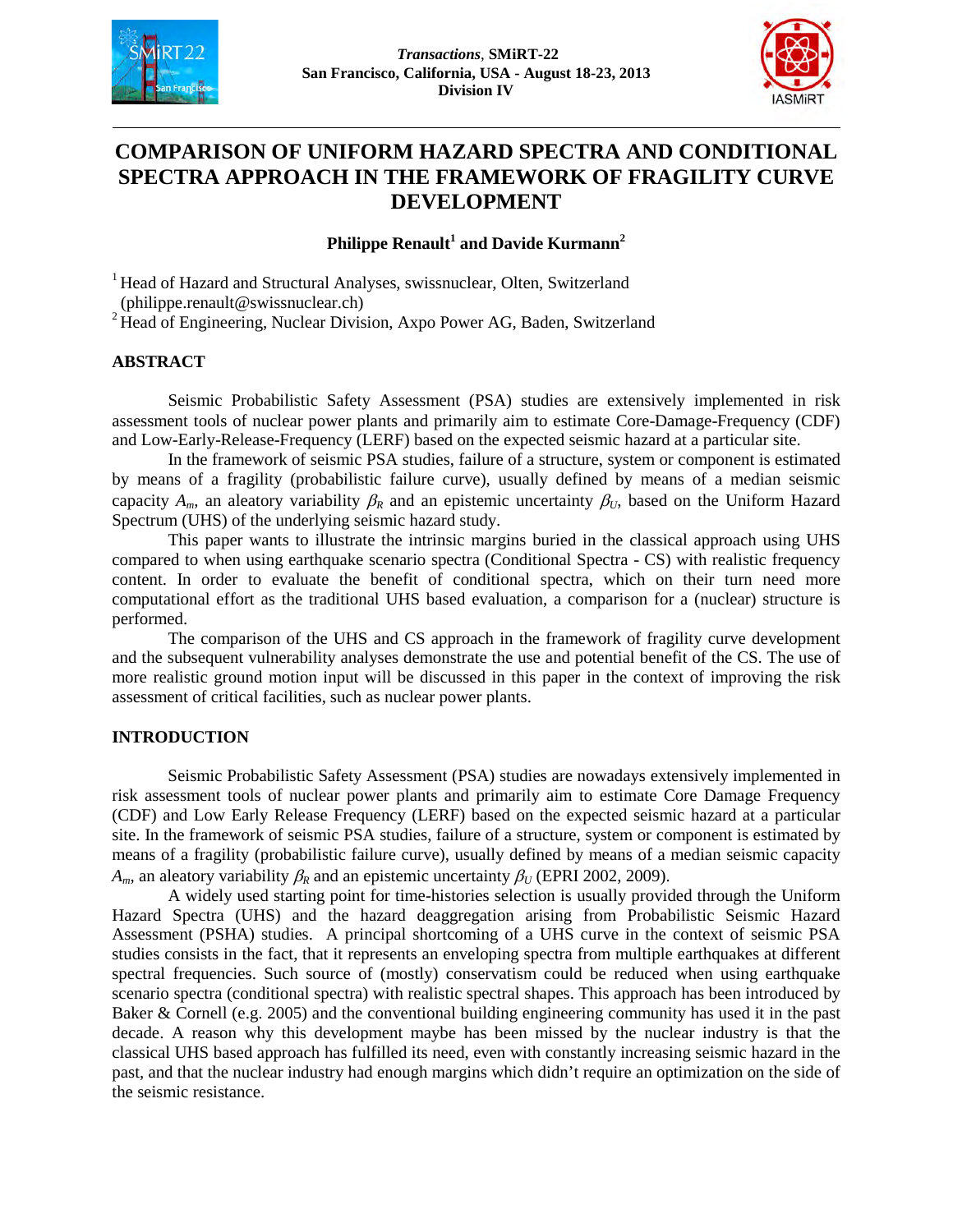In order to evaluate the benefit of conditional spectra, which on their turn need more computational effort than the traditional UHS, a comparison of the two approaches for a basic structure is performed. The comparison of the UHS and CS approach in the framework of fragility curve development and vulnerability analyses demonstrates the use and potential benefit of the CS. This comparison is intended as simple illustration and may be extended to a full plant wide assessment if shown successful and economical justifiable. The use of more realistic ground motion input will be discussed in the context of improving the risk assessment of critical facilities. Only if a significant change in terms of out-coming risk (measured e.g. in terms of CDF or LERF) is documented such an approach could find the support from industry. The quantity of "significant" will be subjected to the judgment of the plant risk analyst.

## **DEVELOPMENT OF HAZARD CONSISTENT UHS, SCENARIO SPECTRA AND TIME HISTORIES**

The selection and adjustment of time histories to be used for structural analysis has already been investigated and discussed in the past and is not the focus of this paper. Thus, this section will only repeat the key steps and highlight those relevant for the comparison. Beside numerous journal papers, the interested reader is referred to e.g. NUREG-0800, NUREG/CR-6728, ASCE 4 or NEHRP (2011), Haselton (2009) and Baker et al. (2011).

The UHS are a standard output of the PSHA and described in terms of mean curve and requested fractiles (e.g. 0.05, 0.16, 0.50, 0.84, 0.95, or much more). The UHS are usually provided for all requested annual probabilities of exceedance (e.g.  $10^{-2}$  to  $10^{-7}$ ) and a common assumption made for the subsequent analysis is that the UHS at an annual probability of exceedance of  $10^{-4}$  is representative in shape and characteristics to be scaled to the other relevant annual probability levels. The smooth UHS on the bedrock level usually matches this simplification. Together with the deaggregation results from the PSHA the dominant magnitudes and distances are defined and characterize the relevant scenarios to be modeled as input to dynamic analyses.

In the classical approach the analyst selects a suite of preferably recorded seed time histories from the available strong motion databases which fit the basic magnitude and distance requirements defined through the deaggregation information. Furthermore, duration, site conditions, appropriate spectral content, focal mechanism and depth are sometimes used to constrain the selected time histories.

The set of selected time histories (e.g. 30 three-component time histories) is then usually fitted to match the mean UHS and the time histories are scaled in amplitude to the corresponding spectral amplitude of the UHS for the other annual probabilities of exceedance. The selected time histories can be modified to be compatible with the earthquake spectrum either by scaling (multiplying by a constant) or by changing the frequency content while maintaining the non-stationary character of the initial ground motion (spectral matching). The constraining reference frequency can e.g. be PGA or a structural relevant frequency (first eigen-frequency) and needs to be consistent with the frequency for which the fragility curves are developed.

The geometrical mean of the two selected horizontal components of the response spectra of the seed time histories should to be compatible with the UHS (which represents the geom. mean. component resulting from the hazard analysis). Variability of the two horizontal components about the geom. mean should be included and each horizontal time history component should represent a realistic spectrum and not necessarily match closely the UHS at each frequency. Usually, 30 three component records are selected. The average of the 30 geometrical means of the two horizontal components or the ensemble of the 30 vertical components is then used to check the matching criteria with respect to the horizontal and vertical UHS, respectively. Often used matching criteria are e.g. defined in NUREG-0800 or NUREG/CR-6728.

The above described procedure implies that the analyst selected and matched the time histories in a consistent and UHS compatible way. The selection is subjective and usually the final check if all used time histories can together accurately reproduce the hazard is not performed.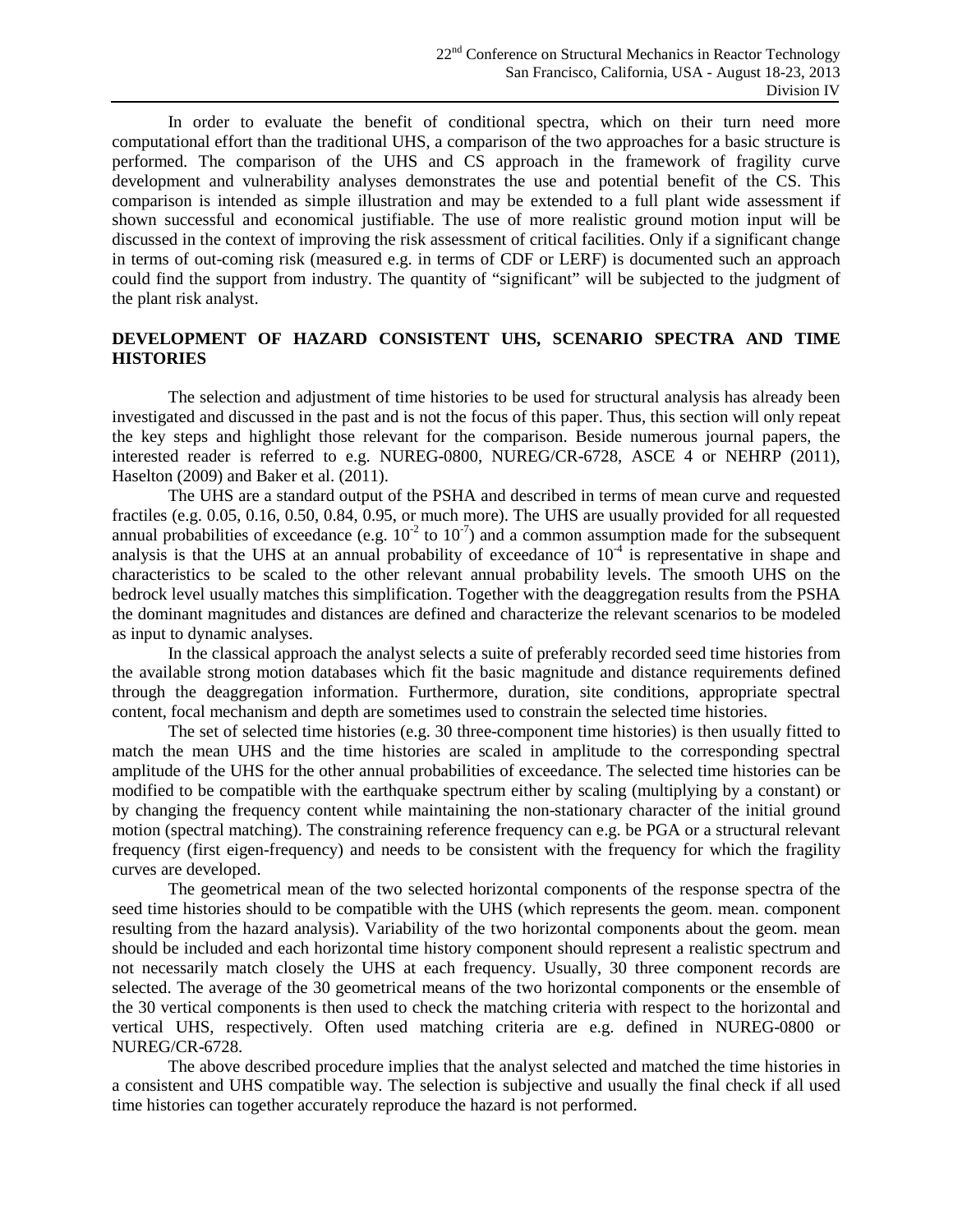The so called Conditional Mean Spectrum (CMS) and Conditional Spectra (CS) approach are a more formal way of defining hazard consistent time histories. The median of the conditional spectra is given by the Conditional Mean Spectra (Baker & Cornell, 2006a,b). The development of the median scenario spectrum is based on the computation of the epsilon value required to scale the median spectrum to match exactly the UHS for the given spectral frequency. The mean epsilons at the other spectral frequencies, conditioned on the epsilon at the selected frequency, are then used to develop the conditional mean spectrum. The variability about the median spectrum is captured by taking 30 realizations (named conditional spectra, CS) of the epsilon variability about the CMS, accounting for the correlation of the epsilons between different frequencies. This process is repeated for each selected hazard level and for each magnitude-distance bin. A rate of occurrence is determined for each scenario such that the combined rates from the scenarios approximate the hazard. This results in a large number of scenario spectra, but they have the advantage that they reproduce the full hazard at each spectral frequency more accurately than a simplified approach, for example as proposed e.g. in Abrahamson and Yunatci (2010). At each spectral frequency, the UHS includes the effect of peak-to-trough variability through the standard deviation of the ground motion model. The peak-to-trough variability about the scenario spectra is estimated by means of the correlations of the ground motion variability between different spectral frequencies, as shown by Abrahamson and Al Atik (2010). This range of peak-to-trough variability can be used for guidance when selecting time histories with the appropriate peak-to-trough variability.

Lin et al. (2013) have described the framework on how to accommodate multiple ground motion prediction equations (GMPE) in the CS approach and compared different simplification methods. The following four methods have been discussed there:

- Method 1: Approximate CS using mean M/R and a single GMPE
- Method 2: Approximate CS using mean M/R and GMPEs with logic-tree weights
- Method 3: Approximate CS using GMPE-specific mean M/R and GMPEs with deaggregation weights
- Method 4: "Exact" CS using multiple causal earthquake M/R and GMPEs with deaggregation weights

In real practice the use of multiple GMPEs and experts, as for example in a SSHAC (1997) process, sets clear practical limits to the approach illustrated by Lin et al. (2013). One of the obvious issues being the consideration of multiple experts using the same GMPEs, but with different weights and maybe adjustments. Furthermore, the evaluation of a Nuclear Power Plant (NPP) implies that there is not a single reference frequency, as multiple structures and components are to be assessed and thus, the conditioning frequency should ideally be a range and not a single value. In the framework of the PEGASOS Refinement Project (Renault et al., 2010, Renault, 2011, 2012, Renault and Abrahamson, 2013) an approximate, but still fully consistent approach has been developed and is very similar to the method 2 and 3 of Lin et al. (2013). The "PRP approach" is described in the following.

The approach approximates the CS using mean M/R and GMPEs combined according to their contribution. The idea is to combine individual GMPEs of each expert according to their contribution (deaggregation) per annual probability of exceedance (APE), but using one mean M and R for all GMPEs per APE. For this, one set of mean source characteristics for all GMPEs is used. Furthermore, a mean hypocentral depth for all GMPEs per APE is defined and used for the V/H ratios, representing an extension compared to Lin et al. (2013)

In order to define the CS, UHS for five probability levels have been used:  $10^{-3}/yr$ ,  $10^{-4}/yr$ ,  $10^{-5}/yr$ ,  $10^{-6}/yr$ , and  $10^{-7}/yr$ . This range is considered to be adequate and consistent with the order of values necessary to evaluate core damage frequency for an existing plant. For new plants the range might be extended to even lower APE. In order to obtain a better and robust match of the CS over the five required probability levels, two additional bounding APE levels need to be added:  $10^{-2}/yr$ ,  $10^{-8}/yr$  and thus, need to be available from the PSHA. The necessary evaluation steps are given below and not specifically illustrated by means of example values in order to keep it short.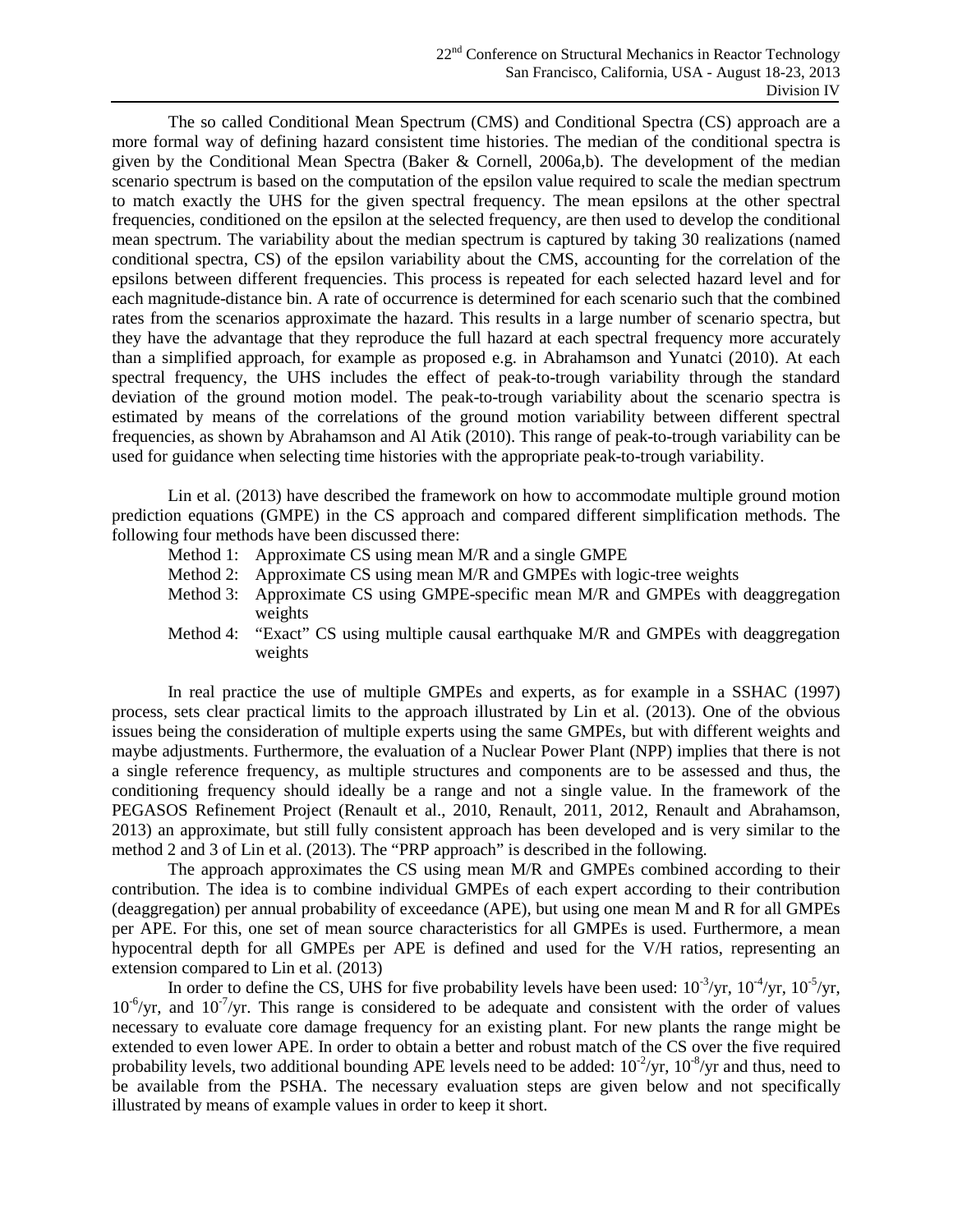## **Step 1:** Definition of the conditioning frequency  $f_0$ /range for the site

In general the relevant frequency range for the assessment is between 2.5 and 25 Hz (depending on the structure to analyze). The center of this range is represented by its geometrical mean, which is approx. 8 Hz and is then defined as the conditioning frequency  $f_0$ . For consistency with the fragility analysis it is recommended to use the spectral frequency which is used for the NPP fragility evaluation as the reference frequency  $f_0$ , as everything is conditioned on this frequency.

# **Step 2:** Evaluation of individual GMPE contributions

The hazard analysis needs to generate a table for the specified conditioning period which contains the individual GMPE contributions to the mean hazard for each annual probability of exceedance for the site based on the site deaggregation for *f0*. (In the following it is implied that the analysis is developed for the conditioning frequency  $f_0$  and thus,  $f_0$  is dropped as index.)

|                 | Contributions per Annual Probability of Exceedance |          |        |        |      |        |        |
|-----------------|----------------------------------------------------|----------|--------|--------|------|--------|--------|
|                 | $1E-2$                                             | $1E-3$   | $1E-4$ | $1E-5$ | 1E-6 | $1E-7$ | $1E-8$ |
| SA_MeanHaz(APE) | SAvalue                                            | $\cdots$ |        |        |      |        |        |
| GMPE 1          | Contrib.                                           |          |        |        |      |        |        |
| GMPE 2          | $\cdots$                                           |          |        |        |      |        |        |
| $\cdots$        |                                                    |          |        |        |      |        |        |

Table 1 Schematic overview table for evaluating the GMPE contributions to the total hazard

Where *GMPE\_i* represents the mean hazard for the GMPE number *i* based on each expert and his specific corrections (e.g. host-to-target correction for shear wave velocity and Kappa). This can result in multiple versions of a GMPE, but where each depends on a different underlying distribution of correction factors. The GMPE name and expert name corresponding to *GMPE\_i* should be stored in order to be able to identify them clearly for the subsequent computation. The mean hazard refers to the total mean over all experts.

$$
Contrib(GMPE\_i, APE) = \frac{_{APE(GMPE\_i} \mid s_{A(APE)})}{_{APE(mean hazard)}}
$$

**Step 3:** Definition of magnitude and distance pairs and associated source parameters

Through deaggregation for the different annual probabilities of exceedance, the contribution for different magnitude and distance bins for all combinations of logic tree branches for a single specified spectral frequency are determined. If the deaggregation is only available for a subset of APE, it is convenient to interpolate the missing ones based on a grid approach. Nevertheless, the change of mean M and R with smaller APE level should be checked in order to verify the accuracy of an interpolation.

Table 2 Template table summarizing the mean magnitude (M), mean distance (R), and depth (H)

|               | Mean Mag. and Dist. per Annual Probability of Exceedance |      |        |        |        |      |      |
|---------------|----------------------------------------------------------|------|--------|--------|--------|------|------|
|               | $1E-2$                                                   | 1E-3 | $1E-4$ | $1E-5$ | $1E-6$ | 1E-7 | 1E-8 |
| Mean $M(f_0)$ | $\cdots$                                                 |      |        |        |        |      |      |
| Mean $R(f_0)$ |                                                          |      |        |        |        |      |      |
| Mean H        |                                                          |      |        |        |        |      |      |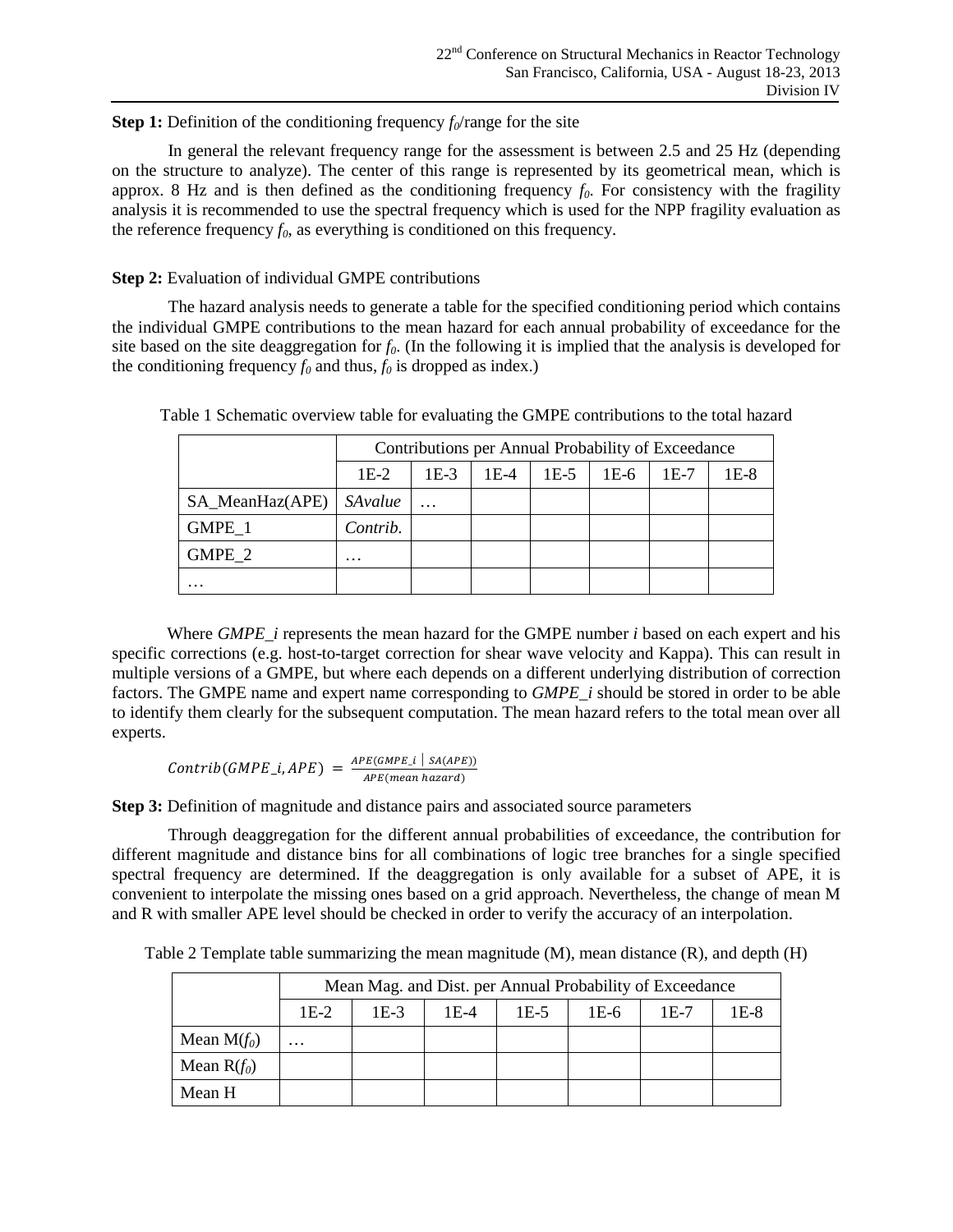The source parameters are defined based on the host sources and main contributors, respectively:

- Style of faulting (e.g. strike slip)
- Dip angle

**Step 4:** Evaluate horizontal response spectra and V/H ratio for all parameters and GMPEs

Various source parameters with associated weights have been defined and used in the logic tree approach and used in the evaluation for the V/H ratios. Strictly speaking the same could be done also for the response spectra evaluation for each GMPE. For the sake of efficiency and as the representative median response spectra is not used to develop directly time histories, the project has decided to simplify the evaluation by only using the dominant and representative set of source parameters. Thus, the response spectra and V/H ratios are only evaluated for the style of faulting and dip angle defined in step 3 (instead of using all style of faulting and dip angels, for which the resulting spectra would need to be combined according to the source parameter weights). The response spectra and V/H ratios need to be evaluated at the same frequencies in order to be compatible.

Note: Alternatively to the V/H ratios for each APE level, a vertical response spectra can also be used directly.

## **Step 5:** Evaluation of the representative median acceleration spectrum

The representative median response spectrum (interpreted as geometrical mean of the two horizontal components) is obtained by summing all individual spectral accelerations of the GMPEs multiplied with their contribution of step 2.

$$
\ln(Median\ SA(f, APE)) = \sum_{GMPE_i=1}^n [\ln(SA(GMPE_i, f)) \cdot \text{Control } (GMPE_i, APE)] \tag{1}
$$

For the vertical component the representative acceleration response spectrum is derived in our case with V/H ratios as such that

Vertical Median SA
$$
(f, APE)
$$
 = Horizontal Median SA $(f, APE)$  × median  $\frac{V}{H}(f, APE)$ . (2)

#### **Step 6:** Evaluation of aleatory variability

After having calculated the response spectrum to be used for the analysis, also an aleatory variability about the spectrum needs to be defined. Within the project this aleatory variability has been computed based on the various expert models and weights. The values have to be available in dependency of frequency for the required APE levels and need to be interpolated if necessary. As in our case the V/H ratios have been used to come up with a vertical spectrum, only an additional aleatory variability term about the vertical was added. As the horizontal already contains aleatory variability, it is necessary to only add something in case it is present and to avoid double-counting of uncertainties.

## **Step 7:** Computation of Scenario Spectra

The scenario spectra for the horizontal and vertical component are computed in the last step by using all products of the previous steps and the horizontal and vertical UHS per APE. Those are:

- Conditioning frequency (which is assumed to be the same for horizontal and vertical)
- Median horizontal response spectra and V/H ratios per APE (step 5)
- Interpolated Sigma values (horizontal and vertical) per APE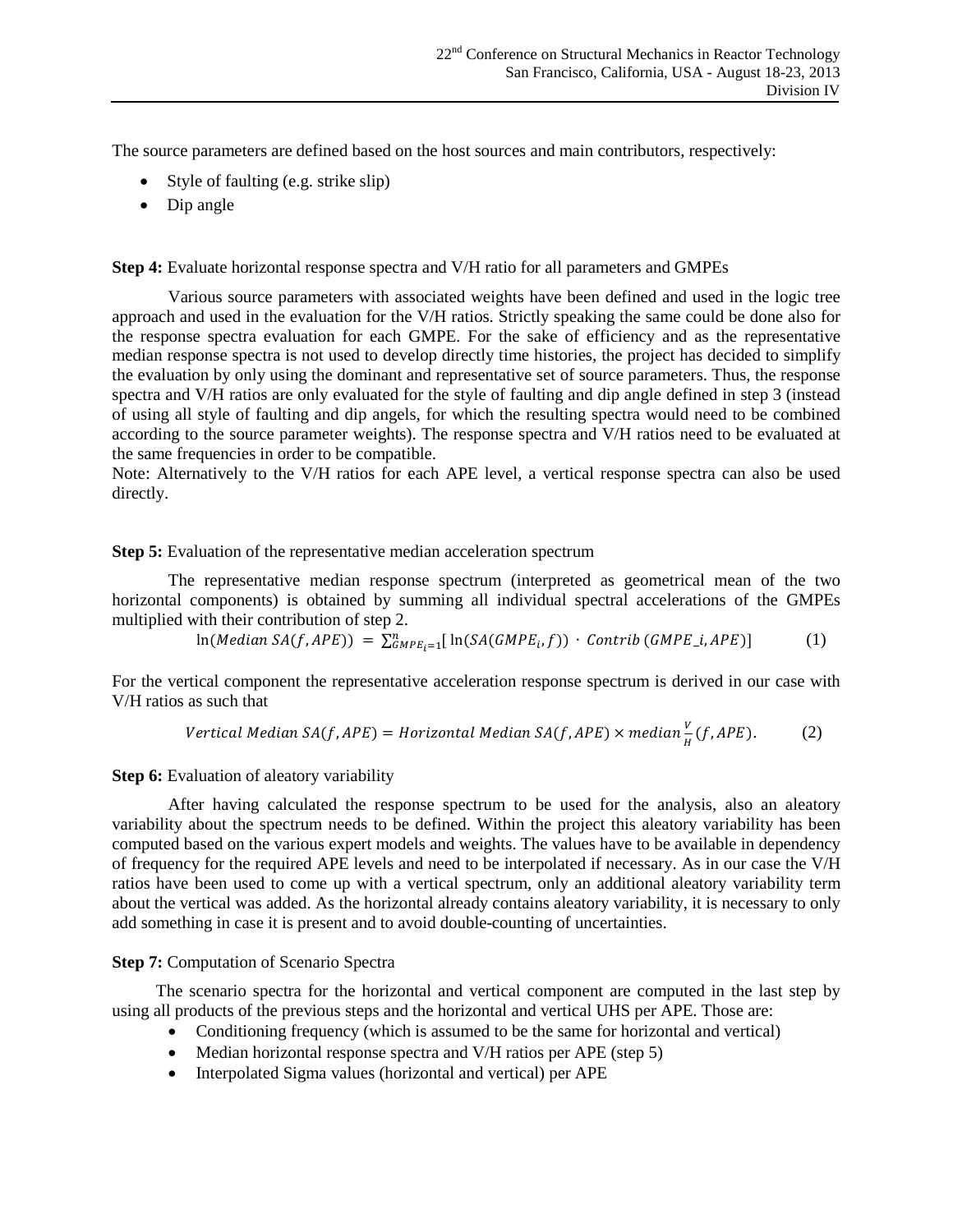The output of the procedure is a list of scenario spectra, rates, scaling factors and some meta data. Furthermore, comparison plots of the computed horizontal & vertical hazard curves, comparisons of the target and computed horizontal & vertical UHS curves, horizontal and vertical calculated CMS curves, and a list of all the time histories defined in a flatfile and based on the identified unique scenario spectra. Conditional Spectra are a means to the end result (time histories), not the result itself.

The advantage of this procedure is that it allows considering multiple expert contributions, even if using the same basic GMPEs, and preserves computational efficiency, as it is only necessary to evaluate one resulting representative (median) response spectrum. According to Lin et al. (2013) this proposed approach is equivalent to the «exact» solution if the M and R deaggregation is stable (unimodal) over APE and the used GMPEs all have similar spectral shape and epsilons.

#### **DYNAMIC ANALYSIS OF A NUCLEAR STRUCTURE AND RESULTS**

In order to evaluate the benefits of the CS versus UHS method, linear modal history analyses have been carried out with SAP2000. For this purpose, a 3D finite element (FE) structural model of an existing, safety and radiological relevant building on a Swiss NPP site has been used. The structure consists of a four-storey reinforced concrete shear wall building with a total height of  $H = 29.50$  m above foundation plate (elevation -7.50 m). Plan metric building dimensions are L x W = 33.80 m x 21.40 m. An overhanging section with dimensions L x  $W = 22.00$  m x 5.00 m extends on the east facade and is structurally monolithic connected with the main building (Figure 1). Primary bearing capacity is carried by external and internal shear walls in longitudinal (NS) respectively in transverse direction (EW).



Figure 1. South-East perspective view of the complete 3D FE structural model (left), respectively of ground floor level (right) as implemented in SAP2000.

The nuclear structure is founded on soft soil (gravel deposits) having a large variability in the grain size and cohesion characteristics. Soil stiffness characteristics have been modeled by means of six frequency independent spring elements (one for each translational and rotational DOF) at center-of-mass of foundation plate. Moreover, a rigid body constraint has been defined for each node at foundation elevation.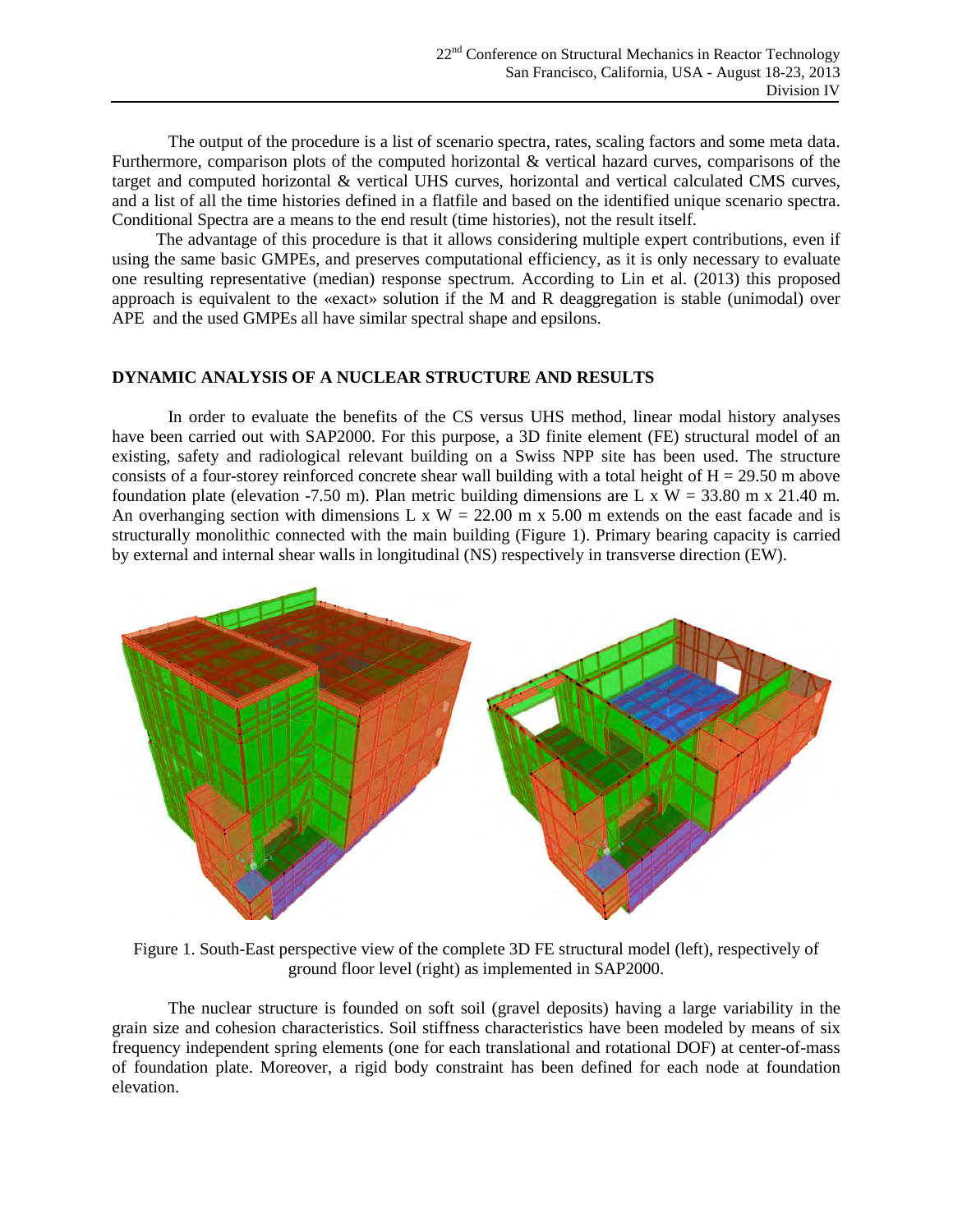Modal analysis has been carried out taking into consideration 20 modes. Modal results for bestestimate soil properties shows a range of horizontal, fundamental frequencies between  $f = 3.7 - 4.1$  Hz; typical for nuclear structures (see Table 3).

Table 3: Summary of modal analysis results for the 3D FE structural model. X- (NS) and Y-direction (EW) lie in horizontal plane, Z-direction is vertical.

| Mode           | Frequency | Damping Ratio | Mass Ratio $M_x$         | Mass Ratio $M_Y$ | Mass Ratio $Mz$ |
|----------------|-----------|---------------|--------------------------|------------------|-----------------|
| [-]            | [Hz]      | ŀJ            | [-]                      | [-]              | ŀ.              |
|                | 3.68      | 0.07          | 0.001                    | 0.70             |                 |
| $\overline{c}$ | 4.12      | 0.07          | 0.735                    | 0.002            |                 |
| 4              | 8.09      | 0.07          | 0.002                    | 0.002            | 0.895           |
| 5              | 9.90      | 0.07          | 0.183                    | 0.006            | 0.025           |
| 6              | 10.1      | 0.07          | $\overline{\phantom{0}}$ | 0.214            |                 |

As defined in the second chapter, two seeds of three-component time histories based on the UHS and CS, have been used in order to compare the benefits of the CS method in terms of base reactions and in-structure-response-spectra (ISRS) compared with the UHS based approach. As starting point, the geometrical mean of the thirty seeds of time histories based on the  $10^{-4}/yr$  UHS scaled to other levels, and the geometrical mean of the seeds of time histories based on the CS approach for a range of annual probabilities of exceedance are compared in figure 2.



Figure 2. Comparison of horizontal UHS (solid colored lines), represented as result of PSHA by the geom. mean of the two horizontal components, and geom. mean spectra of the thirty time histories based on the UHS approach (grey dashed lines), and of the scenario time histories based on the CS approach (dashed colored lines) for APE of  $10^{-3}$ /yr to  $10^{-7}$ /yr. The two vertical lines at 2.5 and 25 Hz represent the range of the selected required strict matching of the scenario based CS to the target UHS. Below 1 Hz the looser criteria are obvious, but outside the relevant frequency range of interest for the analyzed structure.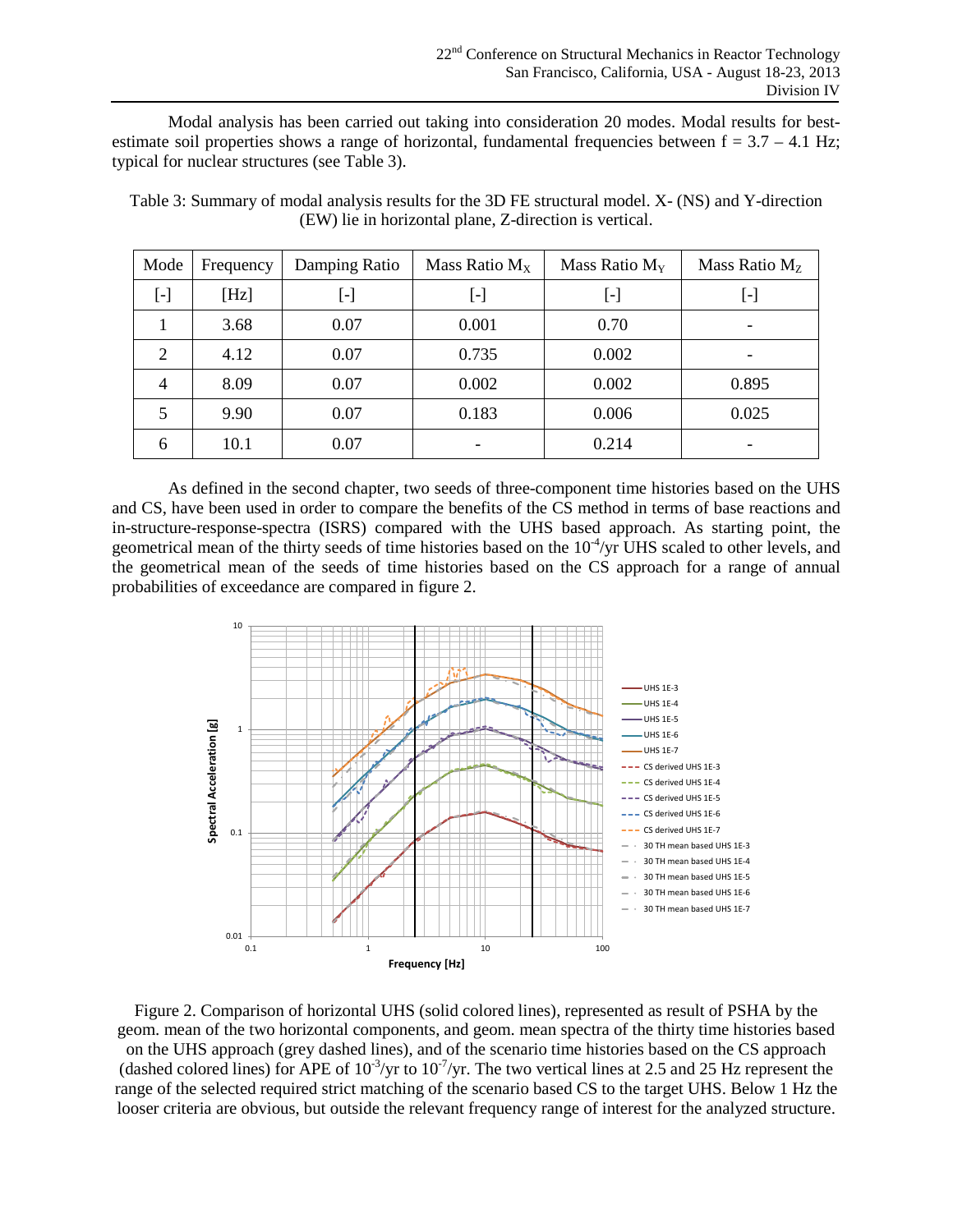Linear dynamic analyses on the 3D structural models yields for this example to conservative results for the UHS compared with the CS approach. Even if strictly speaking the comparison of individual results at a single APE is not meaningful, as only the overall probability of failure and resulting risk can be compared, some ISRS based on analyses for  $10^{-4}/yr$  are illustrate here for discussion. Nevertheless, at the conditioning frequency theses individual extracted results can be compared directly.

The maximal base shear forces (mean values) based on CS time histories are in this case 15-17% lower compared with the UHS method. Maximal overturning moments (mean values) based on CS are even 26-29% lower compared with UHS method. ISRS at the roof level for both horizontal directions yield to considerable lower results for CS compared with UHS. In the low frequency range  $f < 7$  Hz the spectral acceleration has been reduced by  $40\%$ , while in the high frequency range  $f > 20$  Hz spectral accelerations decreases by 20% (Figure 3). As already mentioned, the decrease beside the conditioning frequency is only indicative, but show the average tendency.



Figure 2. Illustrative example of ISRS, APE  $10^{-4}/yr$ , mean, 5% damping ratio, roof level for the X- (NS-) (left), respectively Y- (EW) direction (right) resulting from UHS-method (black) and CS-method (grey)

## **CONCLUSION**

Objective of the earthquake scenario spectra based approach is to find a set of scaled time histories and rates of occurrence that have realistic spectral variation and replicate the hazard over a broad range of spectral frequency and hazard levels. The procedure uses conditional spectra to select candidate time histories. The benefit is that it avoids the conservatism of the UHS motions, which assume that high amplitudes occur at all frequencies and orientations in a single ground motion. The cost is that a greater number of ground motions (analyses) will be required compared to the classical UHS based approach. Furthermore, it needs to be understood that each time history will be treated as an initiating event in system risk calculations. It can be anticipated to obtain 50-80 unique time histories and ~600 total time histories after scaling to multiple amplitudes over the range from APE  $10^{-3}$  to  $10^{-7}$ /yr. This differs from the treatment of UHS based time histories (usually 30 for the central APE and scaled to the other levels). As long as the structural analysis is performed in the linear domain the CS based approach also allows to make use of the smaller amount of unique time histories and scale the results to the corresponding levels of the total amount of necessary time histories (~600).

For the example evaluated in the framework of this paper, the additional computational effort for the scenario spectra approach lead to a meaningful reduction of seismic forces (i.e. ISRS) and therefore lead to higher fragilities compared to the UHS method. Results of the presented example indicate that benefits of scenario time histories based on an approach consistent with the seismic hazard assessment may be different depending on the dynamic properties of an analyzed structure, system or component (frequency dependence) but tend to be lower.